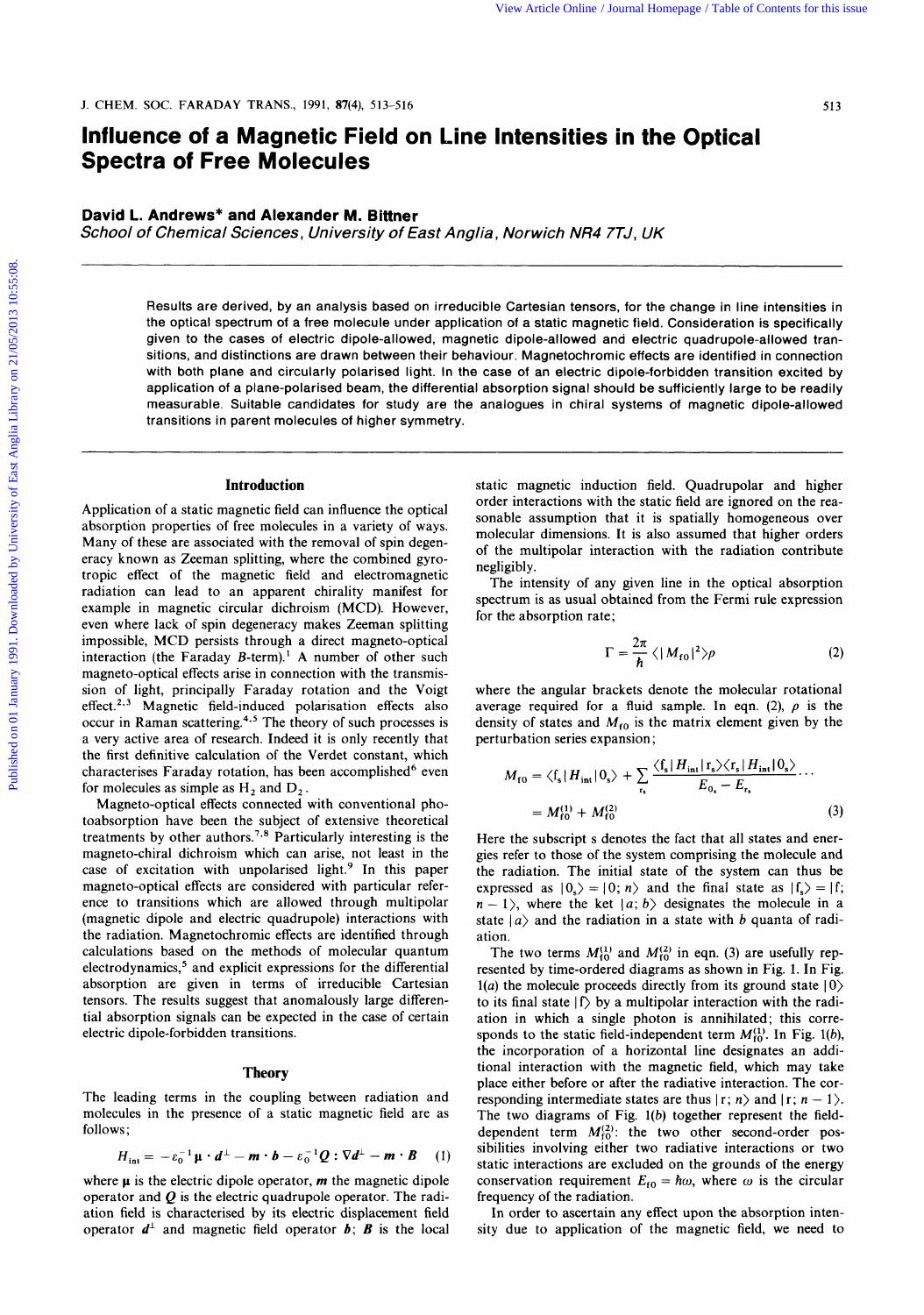# **514 J. CHEM.** *SOC.* **FARADAY TRANS., 1991, VOL. 87**

and for circular polarisation;  
\n
$$
e^{(L)} = \frac{1}{\sqrt{2}} (\hat{i} + i\hat{j}); b^{(L)} = \frac{1}{\sqrt{2}} (-i\hat{i} + \hat{j})
$$
\n
$$
e^{(R)} = \bar{e}^{(L)}; b^{(R)} = \bar{b}^{(L)}
$$
\n(10)

Finally, **V** in eqn. **(6)** and **(7)** represents the quantisation volume, which contains *n* photons.

In the general case the following results are obtained for the matrix elements  $M_{f0}^{(1)}$ :

$$
M_{\rm f0}^{(1)} = M_{\rm f0}^{(1)}(E1) + M_{\rm f0}^{(1)}(M1) + M_{\rm f0}^{(1)}(E2) \tag{11}
$$

where, adopting the convention of implied summation of repeated indices, we have

$$
M_{\rm f0}^{(1)}(E1) = -i \left( \frac{\textit{nhck}}{2\varepsilon_0 V} \right)^{1/2} \mu_{\rm i}^{\rm f0} e_{\rm i}^{(\lambda)} \tag{12}
$$

$$
M_{\rm f0}^{(1)}(M1) = -i \left( \frac{n \hbar k}{2\varepsilon_0 c V} \right)^{1/2} m_i^{\rm f0} b_i^{(\lambda)} \tag{13}
$$

$$
M_{\rm f0}^{(1)}(E2) = \left(\frac{n\hbar ck^3}{2\varepsilon_0 V}\right)^{1/2} Q_{(i,j)}^{\rm f0} \hat{k}_i e_j^{(\lambda)} \tag{14}
$$

for a molecule arbitrarily located at  $r = 0$ ; here and elsewhere brackets enclosing subscripts denote symmetry with respect to index permutation. For  $M_{10}^{(2)}$  we need only consider contributions associated with an **M1** interaction with the static field. Thus we have

$$
M_{\rm f0}^{(2)} = M_{\rm f0}^{(2)}(M1; E1) + M_{\rm f0}^{(2)}(M1; M1) + M_{\rm f0}^{(2)}(M1; E2)
$$
 (15)

where

$$
M_{f0}^{(2)}(M1; E1) = i \left( \frac{n \hbar c k}{2 \varepsilon_0 V} \right)^{1/2} G_{ij}^{f0} B_i e_j^{(\lambda)} \tag{16}
$$

$$
H_{10}^{(2)}(M1; M1) = i \left( \frac{n \hbar k}{2\varepsilon_0 c V} \right)^{1/2} H_{ij}^{(0)} B_i b_j^{(\lambda)} \tag{17}
$$

$$
M_{\rm f0}^{(2)}(M1; E2) = -\left(\frac{n\hbar ck^3}{2\varepsilon_0 V}\right)^{1/2} J_{i(jk)}^{\rm f0} B_i \hat{k}_j e_k^{(\lambda)} \tag{18}
$$

The molecular tensors involved here are defined as follows;

$$
\mathbf{G}_{ij}^{\text{ro}} = \sum_{\text{r}}' \left( \frac{m_i^{\text{fr}} \mu_j^{\text{ro}}}{E_{\text{or}} + \hbar \omega} + \frac{\mu_j^{\text{fr}} m_i^{\text{ro}}}{E_{\text{or}}} \right) \tag{19}
$$

$$
\boldsymbol{H}_{ij}^{\text{ro}} = \sum_{\text{r}}' \left( \frac{m_i^{\text{fr}} m_j^{\text{ro}}}{E_{\text{or}} + \hbar \omega} + \frac{m_j^{\text{fr}} m_i^{\text{ro}}}{E_{\text{or}}} \right) \tag{20}
$$

$$
J_{i(jk)}^{0} = \sum_{r}^{\prime} \left( \frac{m_{i}^{f r} Q_{(jk)}^{r0}}{E_{0r} + \hbar \omega} + \frac{Q_{(jk)}^{fr} m_{i}^{r0}}{E_{0r}} \right)
$$
(21)

where the prime on each summation denotes exclusion from the sum over virtual states  $|r\rangle$  of the initial and final states **10)** and **If).** To simplify subsequent calculations it is worth noting that whilst the tensors  $\mathbf{G}_{ij}^{to}$  and  $\mathbf{H}_{ij}^{to}$  in general have no index symmetry properties,  $\mathbf{J}_{i(h)}^{to}$  is both symmetric and traceless with respect to its  $j$ ,  $k$  indices by virtue of the transition electric quadrupole moments from which it is constructed. For transitions between non-degenerate states, the tensors  $G<sup>f0</sup>$  and  $J<sup>f0</sup>$  are imaginary, whilst  $H<sup>f0</sup>$  is real. Finally, it is worth noting that  $H^{\overline{0}}$  and  $J^{\overline{0}}$  are typically smaller than  $G^{\overline{0}}$ by a factor of the order of the fine structure constant.

# **Results**

First we give the general result for the case of a  $|f\rangle \leftarrow |0\rangle$ transition which is El, *MI-* and E2-allowed; special cases of forbidden transitions are examined subsequently. In general



evaluate the rate difference  $\Delta\Gamma$  given by;

$$
\Delta\Gamma = \frac{2\pi}{\hbar} \langle |M_{\text{f0}}^{(1)} + M_{\text{f0}}^{(2)}|^2 \rangle \rho - \frac{2\pi}{\hbar} \langle |M_{\text{f0}}^{(1)}|^2 \rangle \rho
$$
  

$$
\approx \frac{4\pi}{\hbar} \text{Re} \langle M_{\text{f0}}^{(1)} \bar{M}_{\text{f0}}^{(2)} \rangle \rho
$$
 (4)

Evaluation of the leading correction term is sufficient for our purposes; terms associated with the modulus square of  $M_{\rm f0}^{(2)}$ will be of much smaller magnitude. The change in spectral line intensities is most conveniently characterised by the dimensionless parameter  $\gamma = \Delta \Gamma / \Gamma$  which is thus given by

$$
\gamma = 2 \operatorname{Re} \langle M_{\rm f0}^{(1)} \tilde{M}_{\rm f0}^{(2)} \rangle / \langle |M_{\rm f0}^{(1)}|^2 \rangle \tag{5}
$$

To evaluate the numerator and denominator of eqn. *(5)*  based on eqn. **(1)** and (3) requires application of the following mode expansion for the electromagnetic field at a position *r:l0* 

$$
d^{\perp}(r) = \mathbf{i} \sum_{\mathbf{k}, \lambda} \left( \frac{\hbar c k \varepsilon_0}{2V} \right)^{1/2} \left[ e^{(\lambda)}(\mathbf{k}) a^{(\lambda)}(\mathbf{k}) \right] \times \exp(i\mathbf{k} \cdot \mathbf{r}) - \bar{e}^{(\lambda)}(\mathbf{k}) a^{\dagger(\lambda)}(\mathbf{k}) \exp(-i\mathbf{k} \cdot \mathbf{r})] \tag{6}
$$

$$
b(r) = i \sum_{k, \lambda} \left( \frac{\hbar k}{2\varepsilon_0 c V} \right)^{1/2} \left[ b^{(\lambda)}(k) a^{(\lambda)}(k) \times \exp(i\mathbf{k} \cdot \mathbf{r}) - \bar{b}^{(\lambda)}(k) a \dagger^{(\lambda)}(k) \exp(-i\mathbf{k} \cdot \mathbf{r}) \right]
$$
(7)

where

$$
(\boldsymbol{b})^{(\lambda)}(\boldsymbol{k}) = \boldsymbol{k} \times \boldsymbol{e}^{(\lambda)}(\boldsymbol{k}) \tag{8}
$$

Here *k* denotes the wavevector,  $e^{(\lambda)}$  the polarisation vector and  $a^{\dagger(\lambda)}(k)$ ,  $a^{(\lambda)}(k)$ , the corresponding creation and annihilation operators. In terms of a right-handed set of unit vectors,  $\hat{i}$ ,  $\hat{j}$ ,  $\hat{k}$ , the polarisation vectors are for plane polarisation:



f

 $\epsilon$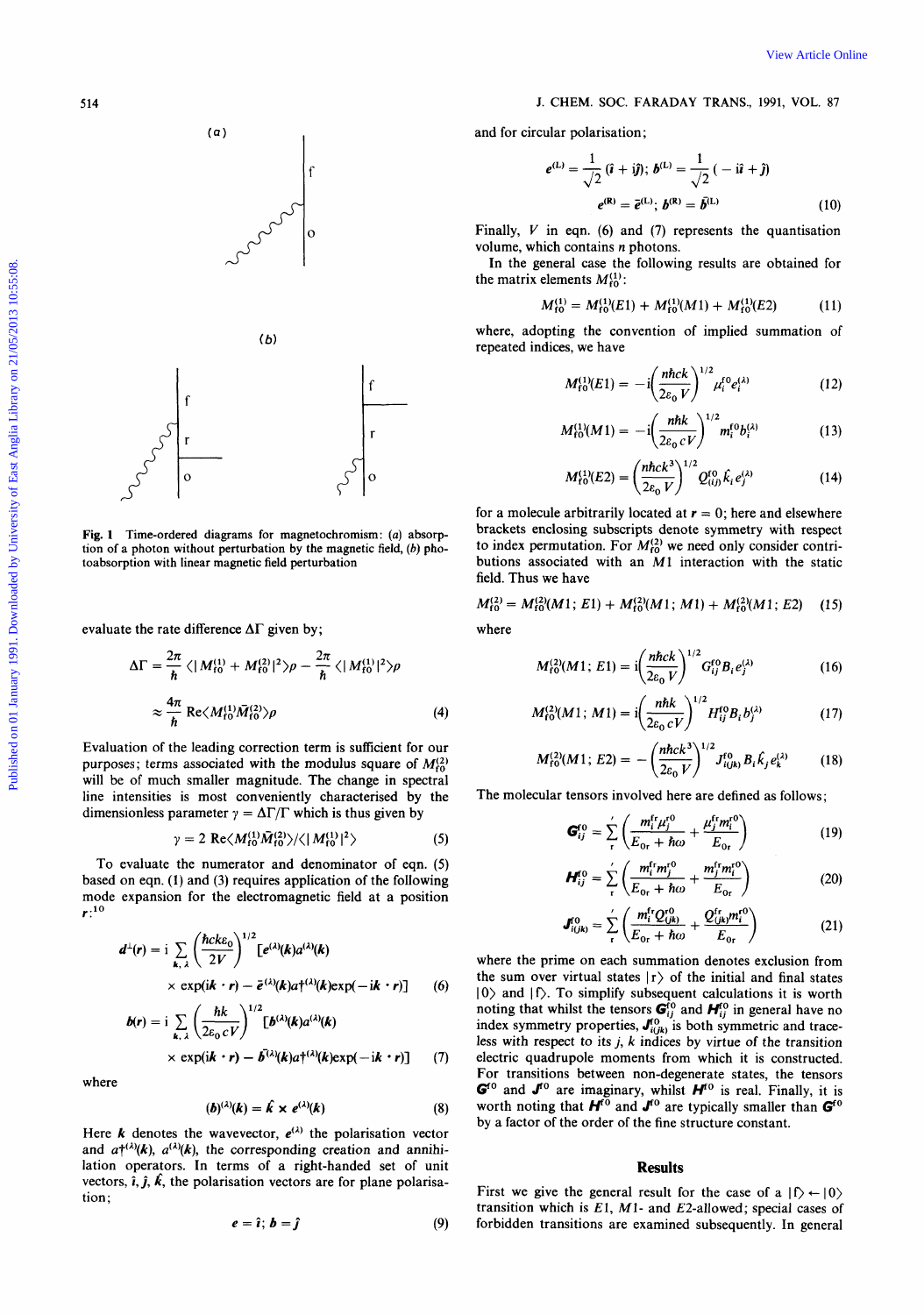we have, from eqn. (5) and  $(11)$ – $(18)$ ;

J. CHEM. SOC. FARADAY TRANS, 1991, VOL. 87  
\nwe have, from eqn. (5) and (11) (18);  
\n
$$
7 = 2B \text{ Re} \langle -c^2 \mu_1^{(0)} G_{\mu}^{(0)} \rho_1^{(0)} \beta_1^{(1)} - \sigma \mu_1^{(0)} \beta_1^{(0)} \rho_1^{(1)} \beta_1^{(1)} \rangle
$$
\n
$$
+ i c^3 k \mu_1^{(0)} \mathcal{T}_{\mu}^{(0)} \partial_1^{(0)} \rho_1^{(0)} \beta_1^{(1)} + i c k \mu_1^{(0)} \mathcal{T}_{\mu}^{(0)} \partial_1^{(0)} \rho_1^{(1)} \beta_1^{(1)} + \cdots + i c m_1^{(0)} \sigma_{\mu}^{(0)} \partial_1^{(0)} \rho_1^{(1)} \beta_1^{(1)} \rho_1^{(1)} \rangle
$$
\n
$$
= - m_1^{(0)} \mathcal{H}_B^{(0)} \rho_1^{(0)} \beta_1^{(1)} + i c k \mu_1^{(0)} \mathcal{T}_{\mu}^{(0)} \beta_1^{(1)} \beta_1^{(1)} + \cdots + i c m_1^{(0)} \sigma_{\mu}^{(0)} \beta_1^{(1)} \beta_1^{(1)} \rho_1^{(1)} \rho_1^{(1)} \rho_1^{(1)} \rho_1^{(1)} \rho_1^{(1)} \rho_1^{(1)} \rho_1^{(1)} \rho_1^{(1)} \rho_1^{(1)} \rho_1^{(1)} \rho_1^{(1)} \rho_1^{(1)} \rho_1^{(1)} \rho_1^{(1)} \rho_1^{(1)} \rho_1^{(1)} \rho_1^{(1)} \rho_1^{(1)} \rho_1^{(1)} \rho_1^{(1)} \rho_1^{(1)} \rho_1^{(1)} \rho_1^{(1)} \rho_1^{(1)} \rho_1^{(1)} \rho_1^{(1)} \rho_1^{(1)} \rho_1^{(1)} \rho_1^{(1)} \rho_1^{(1)} \rho_1^{(1)} \rho_1^{(1)} \rho_1^{(1)} \rho_1^{(1)} \rho_1^{(1)} \rho_1^{(1)} \rho_1^{(1)} \rho_1^{(1)} \rho_1^{(1)} \rho_1^{(1)} \rho_1^{(1)}
$$

To evaluate the various terms in eqn. (22) requires application of standard methods for tensor rotational averaging,' *1-14* based on the assumption that the quantum structure of rotational motion is not resolved; results will therefore apply to all liquids, matrix-isolated species of random orientation, and gases under low spectral resolution.

It transpires that because of the index symmetry in the electric quadrupole moment, the  $E1-E2$  and  $M1-E2$  crossterms in the denominator of eqn. (22) vanish, and the remaining results are as follows:

$$
\langle \mu_i^{(0)} \bar{G}^{(0)}_{jk} e_i^{(\lambda)} \hat{B}_j \bar{e}_k^{(\lambda)} \rangle = \frac{i\theta}{6} \mu_\lambda^{(0)} \bar{G}^{(0)}_{\mu\nu} \varepsilon_{\lambda\mu\nu} \cos \phi \tag{23}
$$

$$
\langle \mu_i^{\text{U}} H_{jk}^{\text{U}} e_i^{\text{A}} B_j b_k^{\text{A}} \rangle = -\frac{1}{6} \mu_i^{\text{U}} H_{\mu\nu}^{\text{U}} \varepsilon_{\lambda \mu \nu} \cos \phi \qquad (24)
$$

$$
\mu_i J_{j(kl)} e_i D_j K_k e_l' = \frac{1}{10} \mu_i J_{\mu(\mu\lambda)} \cos \varphi \tag{23}
$$

$$
\langle m_i^{\rm U} G_{jk}^{\rm U} b_i^{\prime\lambda} B_j \bar{e}_k^{\lambda\prime} \rangle = \frac{1}{6} m_\lambda^{\rm U} G_{\mu\nu}^{\rm U} \epsilon_{\lambda\mu\nu} \cos \phi \tag{26}
$$

$$
\langle m_i^{f0} \bar{H}_{jk}^{f0} b_i^{(\lambda)} \hat{B}_j \bar{b}_k^{(\lambda)} \rangle = \frac{10}{6} m_\lambda^{f0} \bar{H}_{\mu\nu}^{f0} \varepsilon_{\lambda\mu\nu} \cos \phi \qquad (27)
$$

$$
\langle m_i^{f0} \bar{J}_{j(kl)}^{0} b_i^{(\lambda)} \hat{B}_j \hat{k}_k \bar{e}_l^{(\lambda)} \rangle = -\frac{10}{10} m_\lambda^{f0} \bar{J}_{\mu(\mu\lambda)}^{0} \cos \phi \qquad (28)
$$

$$
\langle Q_{(ij)}^{f0} \bar{G}_{kl}^{f0} \hat{k}_i e_j^{(\lambda)} \hat{B}_k \bar{e}_l^{(\lambda)} \rangle = \frac{1}{10} Q_{(\lambda \mu)}^{f0} \bar{G}_{\lambda \mu}^{f0} \cos \phi \tag{29}
$$

$$
\langle Q_{(i j)}^{f0} \, \bar{H}_{kl}^{f0} \, \hat{k}_i \, e_j^{(\lambda)} \hat{B}_k \, \bar{b}_l^{(\lambda)} \rangle = \frac{^{10}}{10} \, Q_{(\lambda \mu)}^{f0} \, \bar{H}_{\lambda \mu}^{f0} \, \cos \, \phi \tag{30}
$$

$$
\langle Q_{(ij)}^{f0} \bar{J}_{k(lm)}^{f0} \hat{k}_i e_j^{(\lambda)} \hat{B}_k \hat{k}_l \bar{e}_m^{(\lambda)} \rangle = \frac{10}{30} Q_{(\lambda\mu)}^{f0} \bar{J}_{\nu(\mu o)}^{f0} \varepsilon_{\lambda\nu o} \cos \phi \quad (31)
$$

$$
\langle \mu_i^{f0} \bar{\mu}_j^{f0} e_i^{(\lambda)} \bar{e}_j^{(\lambda)} \rangle = \frac{1}{3} \mu_\lambda^{f0} \bar{\mu}_\lambda^{f0} \tag{32}
$$

$$
\langle \mu_i^{f0} \bar{m}_j^{f0} e_i^{(\lambda)} \bar{b}_j^{(\lambda)} + \text{c.c.} \rangle = \frac{\mathrm{i} \theta}{3} \mu_\lambda^{f0} \bar{m}_\lambda^{f0} + \text{c.c.}
$$
 (33)

$$
\langle m_i^{f0} \bar{m}_j^{f0} b_i^{(\lambda)} \bar{b}_j^{(\lambda)} \rangle = \frac{1}{3} m_\lambda^{f0} \bar{m}_\lambda^{f0} \tag{34}
$$

$$
\langle Q_{(ij)}^{\text{f0}} \bar{Q}_{(kl)}^{\text{f0}} \hat{k}_i e_j^{(\lambda)} \hat{k}_k \bar{e}_l^{(\lambda)} \rangle = \frac{1}{10} Q_{(\lambda \mu)}^{\text{f0}} \bar{Q}_{(\lambda \mu)}^{\text{f0}} \tag{35}
$$

where

$$
\theta = \mathbf{i}\hat{\mathbf{k}} \cdot (\mathbf{e} \times \mathbf{\vec{e}}) = \begin{cases} +1 \text{ (left c.p.l.)} \\ =0 \text{ (plane pol.)} \\ = -1 \text{ (right c.p.l.)} \end{cases}
$$
(36)

and

$$
\cos \phi = \hat{\mathbf{k}} \cdot \hat{\mathbf{B}} \tag{37}
$$

In eqn. (36)  $\theta$  can be identified with i $\xi$  as defined elsewhere.<sup>15</sup>

The final result for  $\gamma$  is most usefully expressed in terms of irreducible Cartesian tensor components. In this framework the electric dipole transition component  $\mu_{\lambda}^{f0}$  is expressed as  $\mu_{\lambda}^{(1-)}$ , the magnetic component  $m_{\lambda}^{(0)}$  as  $m_{\lambda}^{(1+)}$  and the electric quadrupole component  $Q_{(\lambda\mu)}^{f0}$  as  $Q_{(\lambda\mu)}^{(2+)}$ , the superscripts denoting weight and parity. Decomposing the reducible tensors Go, **H'O** and **J'O** using standard formulae of irreducible

tensor calculus,<sup>14,16</sup> we thus obtain;  
\n
$$
\gamma = 2B \cos \phi [\text{Re}\{5c\mu_{\lambda}^{(1-j)}\bar{H}_{\mu\nu}^{(1+i)}\epsilon_{\lambda\mu\nu} - 5cm_{\lambda}^{(1+i)}\bar{G}_{\mu\nu}^{(1-i)}\epsilon_{\lambda\mu\nu} + 3ck\theta m_{\lambda}^{(1+i)}\bar{J}_{\mu(\mu\lambda)}^{(1+i)} + 3ck\theta Q_{(\lambda\mu)}^{(2+i)}\bar{H}_{\lambda\mu}^{(2+i)}\} + \text{Im}\{5c^2\theta\mu_{\lambda}^{(1-i)}\bar{G}_{\mu\nu}^{(1-i)}\epsilon_{\lambda\mu\nu} - 3c^2k\mu_{\lambda}^{(1-i)}\bar{J}_{\mu(\mu\lambda)}^{(1+i)} + 5\theta m_{\lambda}^{(1+i)}\bar{H}_{\mu\nu}^{(1+i)}\epsilon_{\lambda\mu\nu} + 3c^2kQ_{(\lambda\mu)}^{(2+i)}\bar{G}_{\lambda\mu}^{(2-i)} + c^2k^2\theta Q_{(\lambda\mu)}^{(2+i)}\bar{J}_{\nu(\mu\sigma)}^{(2+i)}\epsilon_{\lambda\nu\sigma}\} ] \times [10c^2\mu_{\lambda}^{(1-i)}\bar{\mu}_{\lambda}^{(1-i)} - 20c\theta \text{ Im }\mu_{\lambda}^{(1-i)}\bar{m}_{\lambda}^{(1+i)} + 110c(1+i) + 2c^2k^2Q_{(\lambda\mu)}^{(2+i)}\bar{G}_{\lambda\mu}^{(2+i)} - 110c(1+i) + 2c^2k^2Q_{(\lambda\mu)}^{(2+i)}\bar{G}_{\lambda\mu}^{(2+i)} - 110c(1+i) + c^2k^2Q_{(\lambda\mu)}^{(2+i)}\bar{G}_{\lambda\mu}^{(2+i)} - 110c(1+i) + c^2k^2Q_{(\lambda\mu)}^{(2+i)}\bar{G}_{\lambda\mu}^{(2+i)} - 110c(1+i) + c^2k^2Q_{(\lambda\mu)}^{(2+i)}\bar{G}_{\lambda\mu}^{(2+i)} - 110c(1+i) + c^2k^2Q_{(\lambda\mu)}^{(2+i)}\bar{G}_{\lambda\mu}^{(2+i)}\bar{G}_{\lambda\mu}^{(2+i)} - 110c(1+i) + c^2k^2Q_{(\lambda\
$$

where

$$
H_{\lambda\mu}^{(1+)} = \frac{1}{2} \varepsilon_{\lambda\mu\nu} \varepsilon_{\rho\sigma\nu} H_{\rho\sigma}^{(0)}
$$
 (39)

$$
H_{\lambda\mu}^{(2+)} = \frac{1}{2}(H_{\lambda\mu}^{(0)} + H_{\mu\lambda}^{(0)}) - \frac{1}{3}\delta_{\lambda\mu}H_{vv}^{(0)}
$$
(40)

$$
J_{\lambda(\mu\nu)}^{(1+)} = \frac{1}{10} \left[ 3\delta_{\lambda\mu} J_{\rho(\rho\nu)}^{f0} + 3\delta_{\lambda\nu} J_{\rho(\rho\mu)}^{f0} - 2\delta_{\mu\nu} J_{\rho(\rho\lambda)}^{f0} \right]
$$
(41)  

$$
I^{(2+)} = \frac{1}{10} \left[ 72e^{-\int_{0}^{10} \frac{1}{10} (2\pi)^{f0} (2\pi)^{f0} (2\pi)^{f0} (2\pi)^{f0} (2\pi)^{f0} (2\pi)^{f0} (2\pi)^{f0} (2\pi)^{f0} (2\pi)^{f0} (2\pi)^{f0} (2\pi)^{f0} (2\pi)^{f0} (2\pi)^{f0} (2\pi)^{f0} (2\pi)^{f0} (2\pi)^{f0} (2\pi)^{f0} (2\pi)^{f0} (2\pi)^{f0} (2\pi)^{f0} (2\pi)^{f0} (2\pi)^{f0} (2\pi)^{f0} (2\pi)^{f0} (2\pi)^{f0} (2\pi)^{f0} (2\pi)^{f0} (2\pi)^{f0} (2\pi)^{f0} (2\pi)^{f0} (2\pi)^{f0} (2\pi)^{f0} (2\pi)^{f0} (2\pi)^{f0} (2\pi)^{f0} (2\pi)^{f0} (2\pi)^{f0} (2\pi)^{f0} (2\pi)^{f0} (2\pi)^{f0} (2\pi)^{f0} (2\pi)^{f0} (2\pi)^{f0} (2\pi)^{f0} (2\pi)^{f0} (2\pi)^{f0} (2\pi)^{f0} (2\pi)^{f0} (2\pi)^{f0} (2\pi)^{f0} (2\pi)^{f0} (2\pi)^{f0} (2\pi)^{f0} (2\pi)^{f0} (2\pi)^{f0} (2\pi)^{f0} (2\pi)^{f0} (2\pi)^{f0} (2\pi)^{f0} (2\pi)^{f0} (2\pi)^{f0} (2\pi)^{f0} (2\pi)^{f0} (2\pi)^{f0} (2\pi)^{f0} (2\pi)^{f0} (2\pi)^{f0} (2\pi
$$

$$
J_{\lambda(\mu\nu)}^{(2+)} = \frac{1}{6} \varepsilon_{\lambda\mu\tau} \left[ 2\varepsilon_{\rho\sigma\tau} J_{\rho(\sigma\tau)}^{f0} + 2\varepsilon_{\rho\sigma\nu} J_{\rho(\sigma\tau)}^{f0} \right] + \frac{1}{6} \varepsilon_{\mu\nu\tau} \left[ \varepsilon_{\rho\sigma\tau} J_{\rho(\sigma\lambda)}^{f0} + \varepsilon_{\rho\sigma\lambda} J_{\rho(\sigma\tau)}^{f0} \right]
$$
(42)

and the expressions for  $G_{\lambda\mu}^{(1)}$ ,  $G_{\lambda\mu}^{(2-)}$  have the same structure as eqn. (39) and (40).

The result of eqn. (38) applies to transitions in molecules of arbitrary symmetry and under arbitrary polarisation conditions. It is, however, worth considering the special results which arise in the cases of excitation with plane and polarised  $(\theta = 0)$  and circularly polarised light  $(\theta = \pm 1)$ .

$$
\gamma \approx \frac{B \cos \phi}{5c |\mu^{(1-)}|^2} \left[ 5 \text{ Re}(\mu_{\lambda}^{(1-)} \bar{H}_{\mu\nu}^{(1+)} \varepsilon_{\lambda\mu\nu} - m_{\lambda}^{(1+)} \bar{G}_{\mu\nu}^{(1-)} \varepsilon_{\lambda\mu\nu}) + 3ck \text{ Im}(Q_{(\lambda\mu)}^{(2+)} \bar{G}_{\lambda\mu}^{(2-)} - \mu_{\lambda}^{(1-)} \bar{J}_{\mu(\mu\lambda)}^{(1+)}) \right]
$$
(43)

El-forbidden

$$
\gamma = 2cB \cos \phi \left( \frac{3ck \text{ Im } Q_{(\lambda \mu)}^{(2+)} \bar{G}_{\lambda \mu}^{(2-)} }{-5 \text{ Re } m_{\lambda}^{(1+)} \bar{G}_{\mu \nu}^{(1-)} \epsilon_{\lambda \mu \nu}} \right) \tag{44}
$$

The products between tensors of opposite parity in eqn (43) and **(44)** attest the fact that changes in absorptivity are only to be observed in chiral molecules, where they are entantiomerically specific.' However, in such species, there are no symmetry constraints to exclude El contributions to transitions which are M1-allowed. Interest is therefore limited to cases where the El transition moment is negligible for other reasons (see Discussion). Results precisely equivalent to eqn. (43) and (44) arise in the case of excitation with an unpolarised source.

### **Circularly Polarised Excitation**

The general result here is less simple, but of more general application. Of particular interest are the specific results for